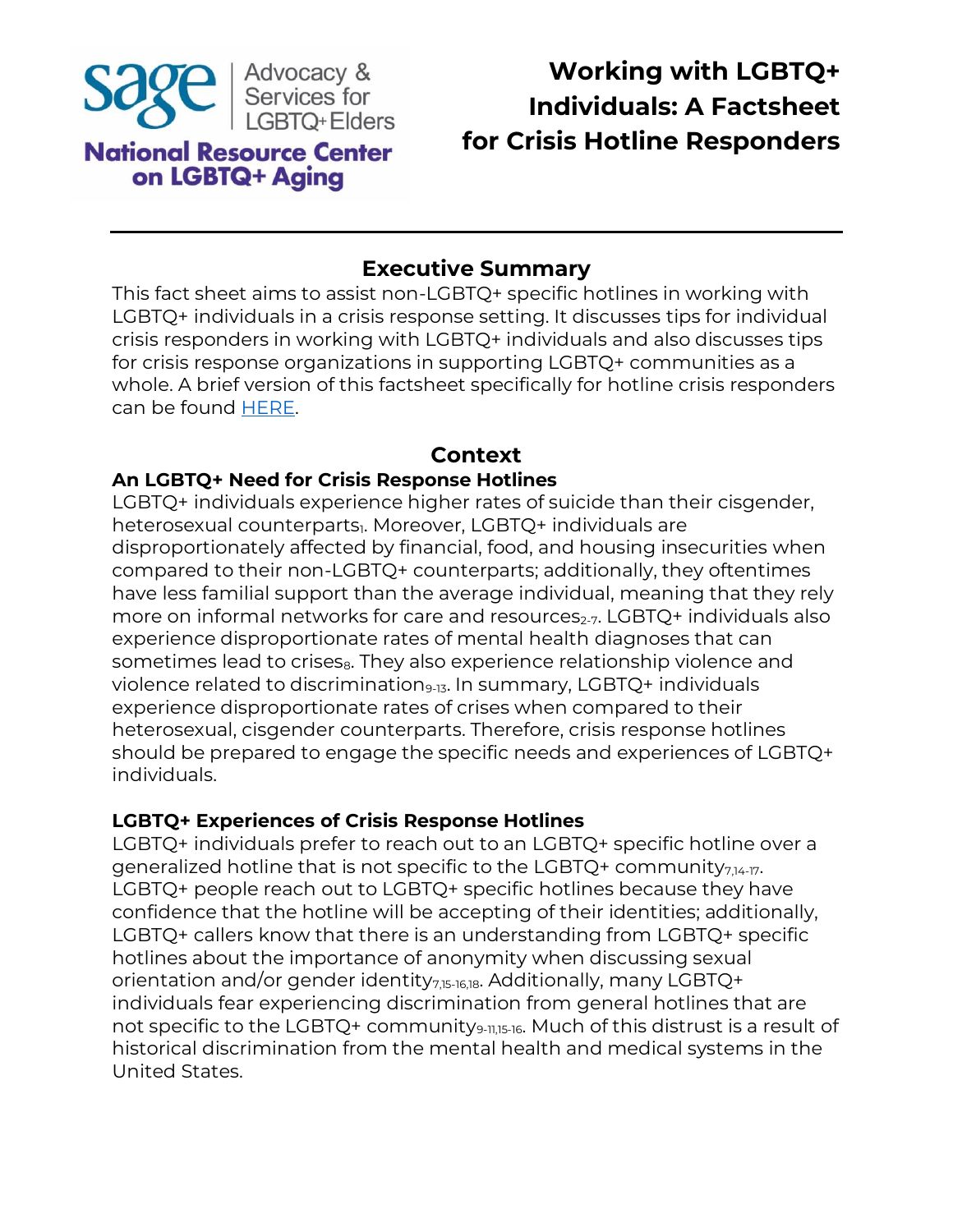LGBTQ+ people have been pathologized by medical and mental health professionals in the past; psychiatrists previously diagnosed having an LGBTQ+ identity as a mental disorder $_{19}$ . Because of this, many LGBTQ+ individuals are less likely to trust mental health hotlines that are not explicitly serving the LGBTQ+ community.

In addition to LGBTQ+ individuals having a lack of trust in non-LGBTQ+ specific hotlines, LGBTQ+ individuals express more positive and helpful experiences on LGBTQ+ specific hotlines when compared to those hotlines that are not LGBTQ+ specific $_{14-17}$ . Some individuals stated that they experienced discrimination related to their LGBTQ+ identity when on a generalized hotline<sub>9,15-16</sub>. Others experienced fear that these generalized hotlines will involve the police, medical or mental health professionals, housing shelters, or mandatory reports related to family, elder, and/or relationship violence<sub>10-11,13,15-16</sub>. Many LGBTQ+ individuals feel that involving these specific institutions is not supportive of their needs in a crisis, and they do not want to be forced to interact with these institutions just because they called a generalized hotline. Regardless of the reason, research suggests that LGBTQ+ people have more positive experiences on LGBTQ+ specific hotlines when compared to generalized hotlines that are not specific to the LGBTQ+ community.

LGBTQ+ communities have managed to build their own LGBTQ+ specific hotlines; some of which started from grassroots efforts and have expanded to organizations with a global impact. The Trevor Project Hotline, the Trans LifeLine, and SAGE's National LGBTQ+ Elder Hotline are larger crisis response efforts that specifically serve the LGBTQ+ community. In addition to these larger organizations, smaller LGBTQ+ hotline efforts exist across the globe; many of which are community focused $_{14,18}$ .

Though LGBTQ+ people tend to have more positive experiences on LGBTQ+ specific hotlines, hotlines that are not specific to the LGBTQ+ community have more global visibility. Since generalized hotlines are more frequently advertised and more visible across the globe, LGBTQ+ individuals will likely be calling to utilize their services, and some of these hotlines have the potential to serve the vital needs an LGBTQ+ person might have in a crisis. Because LGBTQ+ people will call these generalized hotlines, it is imperative that non-LGBTQ+ specific hotlines have the resources to serve their LGBTQ+ clients well.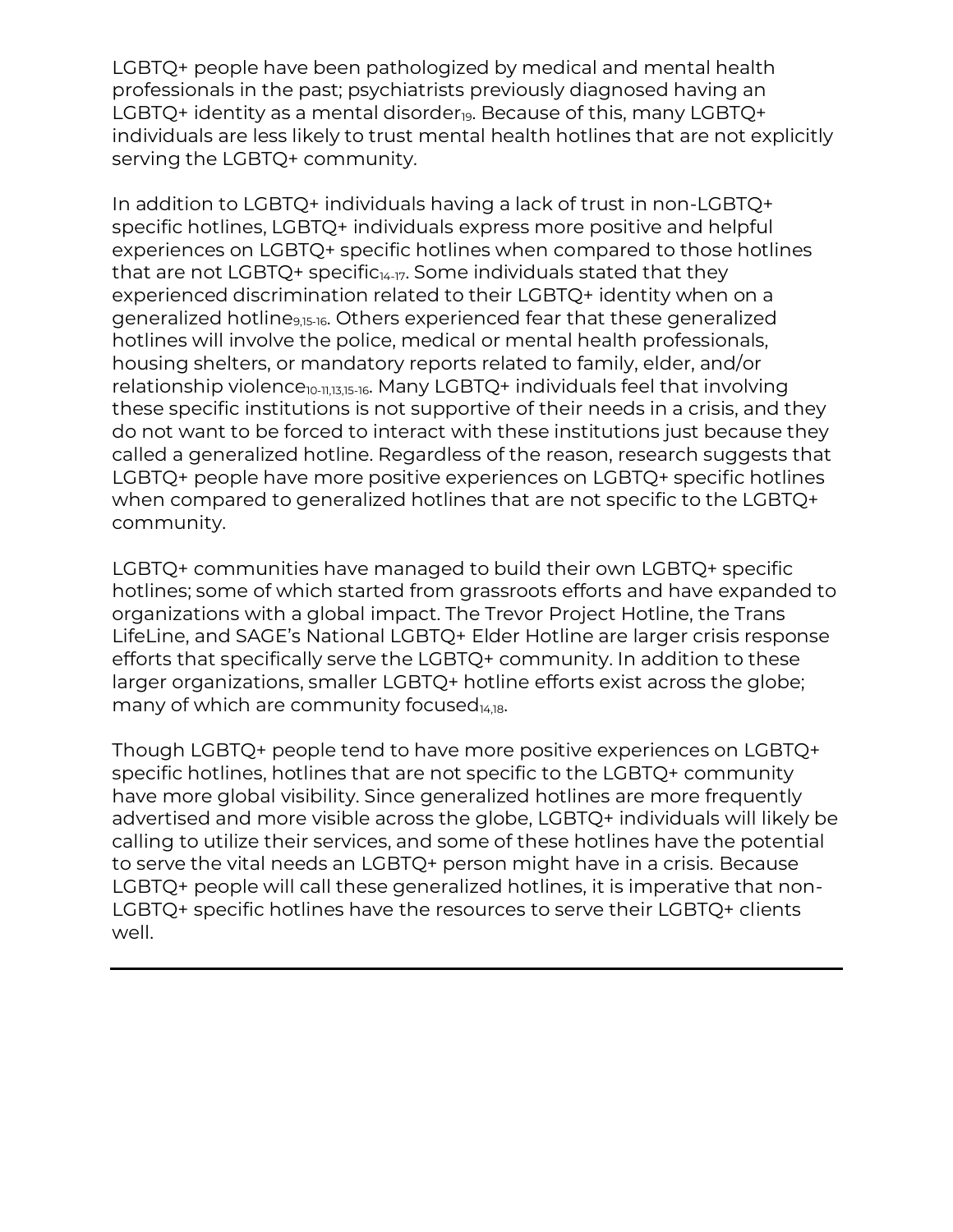## **Recommendations for Individual Crisis Responders**

The following suggestions are based on a review of the literature surrounding LGBTQ+ crisis response. This section specifically conveys research based recommendations for individual crisis responders who might serve LGBTQ+ clients.

*Do not make assumptions*. When working with clients, never assume a client's sexual orientation and/or gender identity. When an LGBTQ+ client is misgendered or assumed to be heterosexual by a crisis responder, they may feel misunderstood or unsafe, which has the potential to escalate their crisisrelated feelings<sub>15-16,20</sub>. It is also important to not make assumptions about LGBTQ+ people's experiences. If someone discloses their LGBTQ+ identity, do not make assumptions about their life, their sexual experiences, their gender expression, or even their pronouns. It is best to wait for a client to disclose information to you about their experiences before making assumptions.

*Use inclusive language***.** When working with clients, use gender-inclusive language. When you don't know someone's pronouns, always default to using they/them pronouns (gender neutral pronouns) or using a person's name instead of using pronouns. You may even choose to share your pronouns at the beginning of a crisis call, which could open the door for a client to feel comfortable sharing their own pronouns. Use gender-inclusive words when referring to people and their relationships. Saying words like *person* instead of *woman* or *man* might make an LGBTQ+ client feel safer. Saying words like *partner* instead of *husband* or *girlfriend* might make an LGBTQ+ client feel safe to discuss their relationship. Research has noted that Transgender and Gender Non-Binary (TGNB) clients experience casual cisgenderism on non-LGBTQ+ specific hotlines frequently<sub>16</sub>. Casual cisgenderism occurs when an individual unknowingly or unintentionally utilizes language that assumes a person is cisgender. If a crisis responder enacts casual cisgenderism on a crisis response call, a TGNB client may feel misunderstood or unsafe $_{20}$ .

*Stay curious about LGBTQ+ experiences***.** Be interested in the lives of LGBTQ+ individuals. Research shows that crisis responders are more likely to assume that issues of violence in LGBTQ+ relationships are less serious; crisis responders are also more likely to ask fewer questions about issues of LGBTQ+ relationship violence when compared to man-on-woman relationship violence<sub>9</sub>. Maintain curiosity about the experiences of LGBTQ+ people, even if those experiences seem different from the societal norm. Utilize active listening skills to pick up on people's identity-related experiences, their pronouns, or details related to their crises $_{14,20}$ .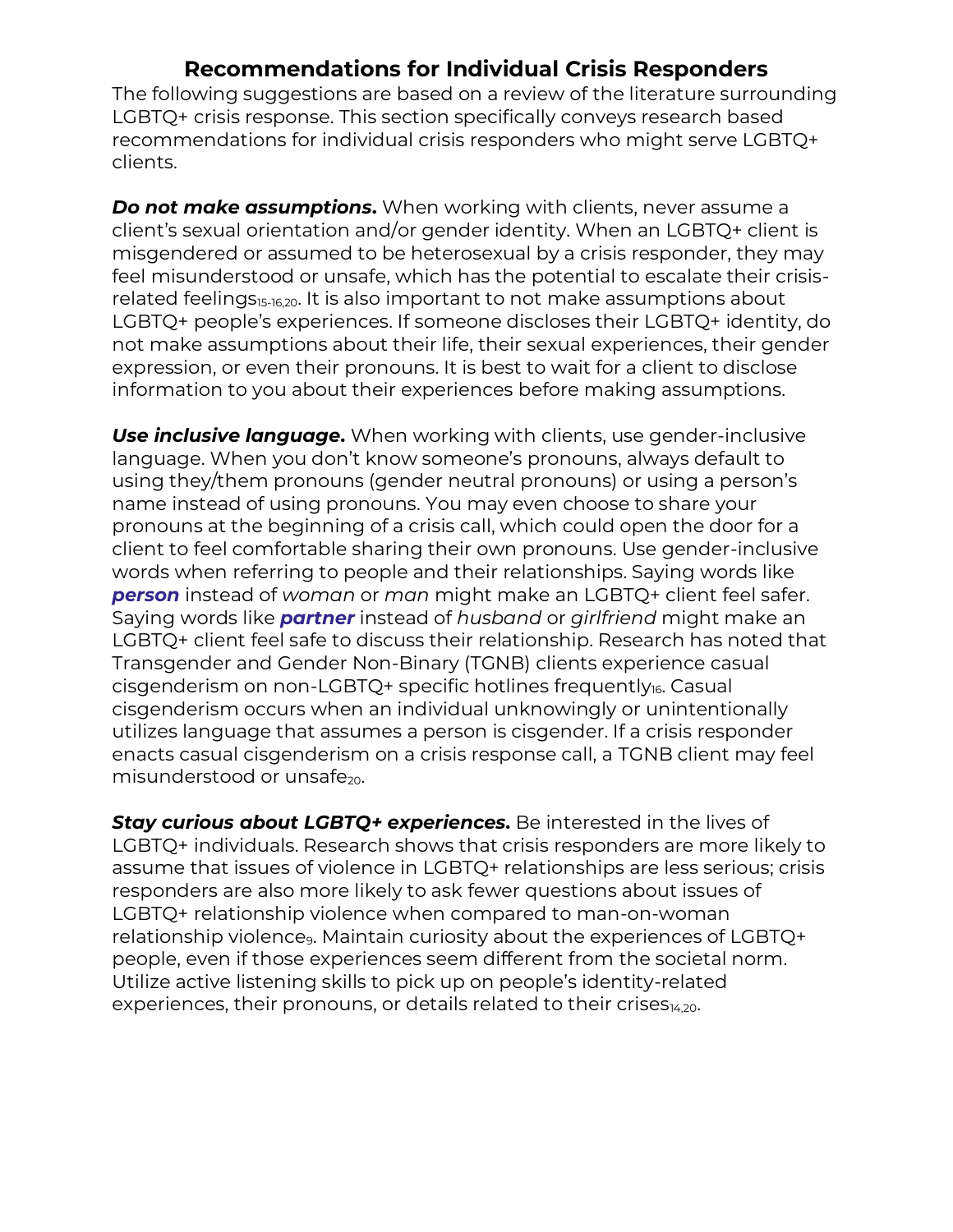*Be aware of nonverbal communication***.** When on a crisis response hotline call, be aware of how your nonverbal communication could be received by an LGBTQ+ client – this includes tone of voice, your reactions to disclosure, and other forms of nonverbal communication. Research shows that LGBTQ+ people are acutely attuned to nonverbal communication, particularly when disclosing things about their LGBTQ+ identity or experiences<sub>20</sub>. They will be able to pick up on any feelings of discomfort or judgment. This might cause an LGBTQ+ client to feel unsafe with a crisis responder.

*Consider the impact of specific events on LGBTQ+ clients***.** Research shows that LGBTQ+ hotline calls rise when specific societal events that impact the LGBTQ+ community occur<sub>21</sub>. In particular, the rise of anti-LGBTQ+ legislation across the country has influenced feelings of unsafety within the LGBTQ+ community; this harmful legislation even influences the rate of LGBTQ+ poverty in the country<sub>1,22-23</sub>. Be aware of how certain events might affect members of the LGBTQ+ community, and be ready to offer empathy to LGBTQ+ callers who are affected by specific events, even if you do not understand.

*Offer LGBTQ+ affirming resources***.** Instead of utilizing institutions or organizations that have the potential to retraumatize LGBTQ+ individuals, consider finding LGBTQ+ affirming organizations and networks to offer LGBTQ+ clients. LGBTQ+ individuals are less likely to pursue services in a crisis unless they know those resources are affirming of their LGBTQ+ identity and experiences<sub>15-17</sub>. Work with your organizations to cultivate a list of LGBTQ+ inclusive resources in your community that can be ready to share with any LGBTQ+ clients.

*Find other ways to be an ally*. Pursue education on and advocacy for the LGBTQ+ community outside of crisis responding. The more that you seek knowledge on the LGBTQ+ community, the more likely you are to be able to operate empathetically when working with LGBTQ+ clients. Educate yourself on LGBTQ+ questions that you have, and do not rely on members of the community to answer all your questions. Remember that you can always advocate for LGBTQ+ people by speaking up for LGBTQ+ inclusive policies within your organization or community, by relying less on institutions or organizations that LGBTQ+ clients may not trust, and by supporting local LGBTQ+ organizations within your community.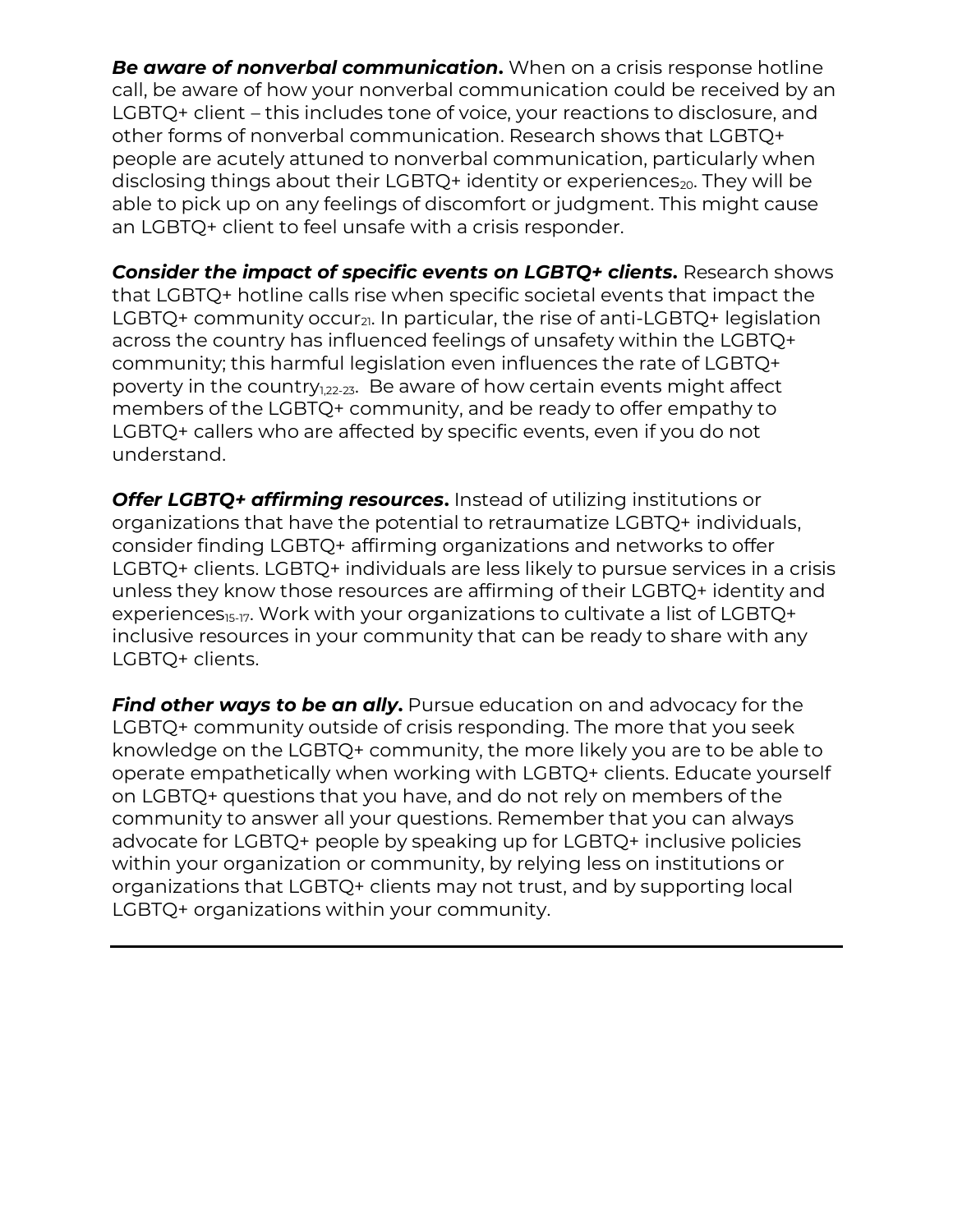## **Recommendations for Crisis Response Organizations**

The following suggestions are based on a review of the literature surrounding LGBTQ+ crisis response. This section specifically conveys research based recommendations for crisis response organizations who serve LGBTQ+ clients or who want to ally with their local LGBTQ+ community.

*Offer intensive employee training on LGBTQ+ experiences***.** Employee training on LGBTQ+ issues has been shown to increase acceptance and general affirmation of LGBTQ+ experiences<sub>15-16,24</sub>. Your organization should invest in training that is specific to LGBTQ+ experiences, so that your crisis responders are more prepared to offer acceptance and services to LGBTQ+ clients. Visit [www.sageusa.care](http://www.sageusa.care/) to learn more about SAGE's organizational training on working with LGBTQ+ older adults.

*Create a list of LGBTQ+ specific resources for clients***.** Work to develop of list of LGBTQ+ affirming or specific resources within your community. Research states that LGBTQ+ people are more likely to utilize services in a crisis when they know the services are LGBTQ+ affirming<sub>15-17</sub>. If you create a list of LGBTQ+ affirming organizations within your community, you will be prepared to offer those specific resources to LGBTQ+ clients when they need assistance. Additionally, consider how LGBTQ+ people might have experienced discrimination from certain institutions. For example, an LGBTQ+ person might not desire to be referred to a hospital because they have experienced misgendering at a hospital before. However, they might be willing to wait and see an LGBTQ+ specific primary care doctor who can help them navigate their medical issues. Consider partnering with local organizations to build a list of potential community organizations that provide care to LGBTQ+ individuals.

*Consider your organization's relationship with LGBTQ+ specific hotlines***.**

The research conveys that LGBTQ+ individuals desire to seek out LGBTQ+ specific hotline services when in crisis $_{7,14-17}$ . Additionally, LGBTQ+ people have more positive experiences on LGBTQ+ specific hotlines than on generalized non-LGBTQ+ specific hotlines $_{14-17}$ . Therefore, as you continue to try and make your organization better prepared to serve LGBTQ+ individuals, consider how you could partner with LGBTQ+ specific hotlines to offer support for LGBTQ+ clients<sub>15</sub>. Consider offering LGBTQ+ specific hotlines as a resource to your LGBTQ+ callers. Consider reaching out to local LGBTQ+ specific hotlines to discover their capacity for partnership with your organization.

*Develop an inclusive organizational environment***.** Work to address issues of discrimination and harassment in your workplace. Ensure that your employees know that allyship with the LGBTQ+ community is an important desire of your organization. As you work to build a more inclusive organization, your services will feel more inclusive to the LGBTQ+ community $_{24}$ .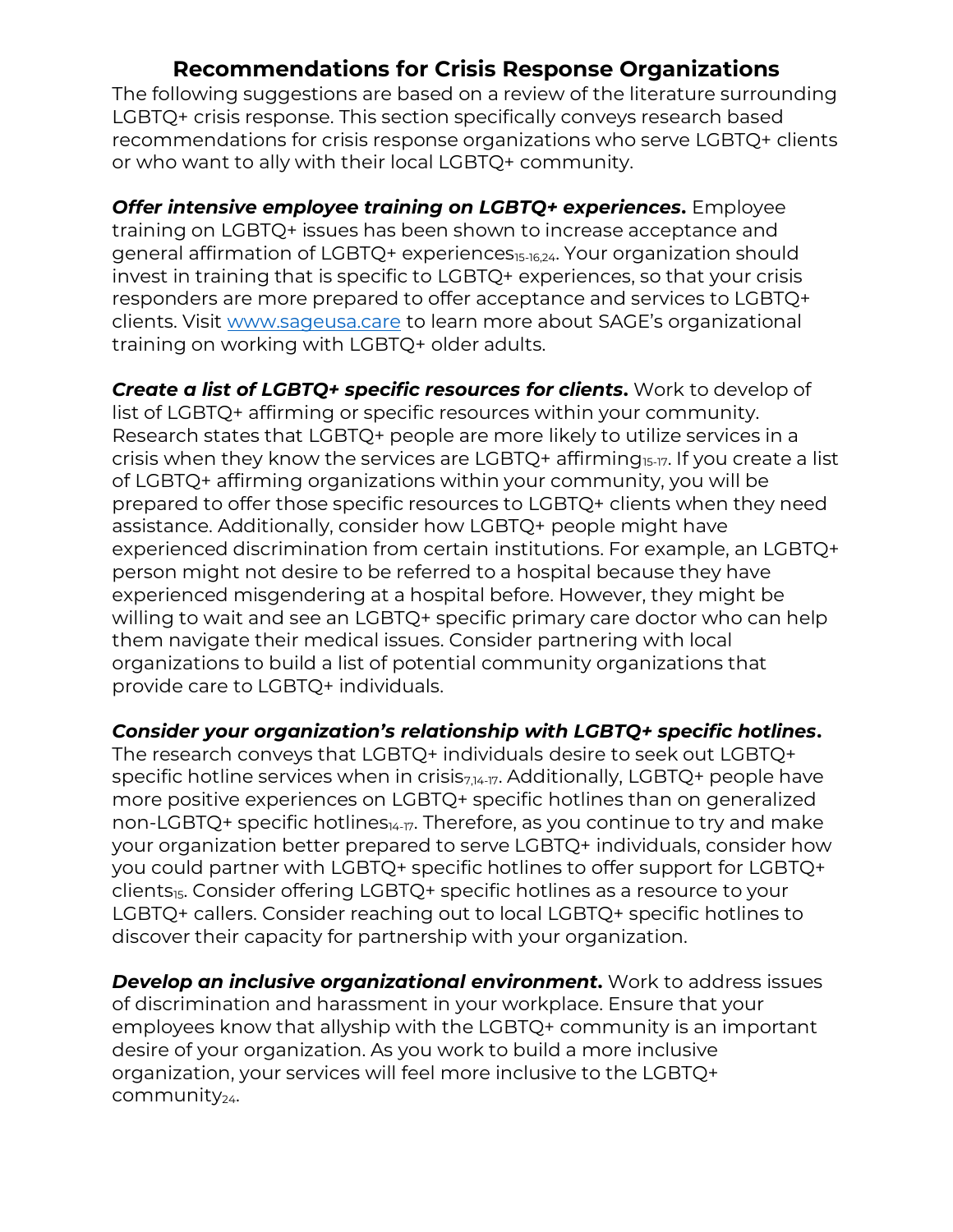## **Considerations around Institutions and Person-Centered Care**

For many organizations that provide crisis care, there is a reliance on mandatory reporting laws or organizational policies that require crisis workers to report situations of elder or child abuse, situations of high-risk suicidality, and situations of potential emergent medical need. These mandatory reporting laws are meant to care for and protect clients while also legally protecting the crisis workers and organizations that provide crisis care.

Research shows that LGBTQ+ individuals, particularly TGNB individuals and LGBTQ+ people of color, oftentimes fear engaging with the police, medical or mental health professionals, housing shelters, or mandatory reporting polices related to family, elder, and/or relationship violence<sub>10-11,13,15-16</sub>. This is largely because of historical discriminatory experiences from these institutions. However, this is also because discrimination from these institutions still exists for LGBTQ+ communities today. For example, LGBTQ+ victims of relationship violence are more frequently arrested alongside their perpetrating partner when mandatory reporting occurs $_{10}$ .

Many LGBTQ+ people – alongside other populations who have experienced discrimination – have complex relationships with institutions of power. It is important in crisis care to recognize the impact that these institutions have on many LGBTQ+ individuals, particularly those with additional marginalized identities. Involving these systems might trigger an escalation of anxious feelings for an LGBTQ+ individual. For example, a TGNB person who has been misgendered by the police and misgendered by medical professionals may not desire to involve the police or involuntary hospitalization, regardless of how aggravated their mental health symptomology expresses in a crisis. In a situation such as this one, instead of immediately offering police intervention or involuntary hospitalization, crisis organizations could explore with the client if they have loved ones or community members that could come be with them or that could advocate with them in a medical or mental health setting. When necessary and possible, exploring creative options for care – especially focusing on community-oriented care within the LGBTQ+ community – can better meet the needs of LGBTQ+ clients in a crisis.

Alongside the distrust that many populations have with these institutions of power involved in crisis care, many critiques of mandatory reporting policies are founded in the desire to provide more person-centered care. Personcentered care is an alternative to institutional reporting that should be considered when providing crisis care<sub>25</sub>.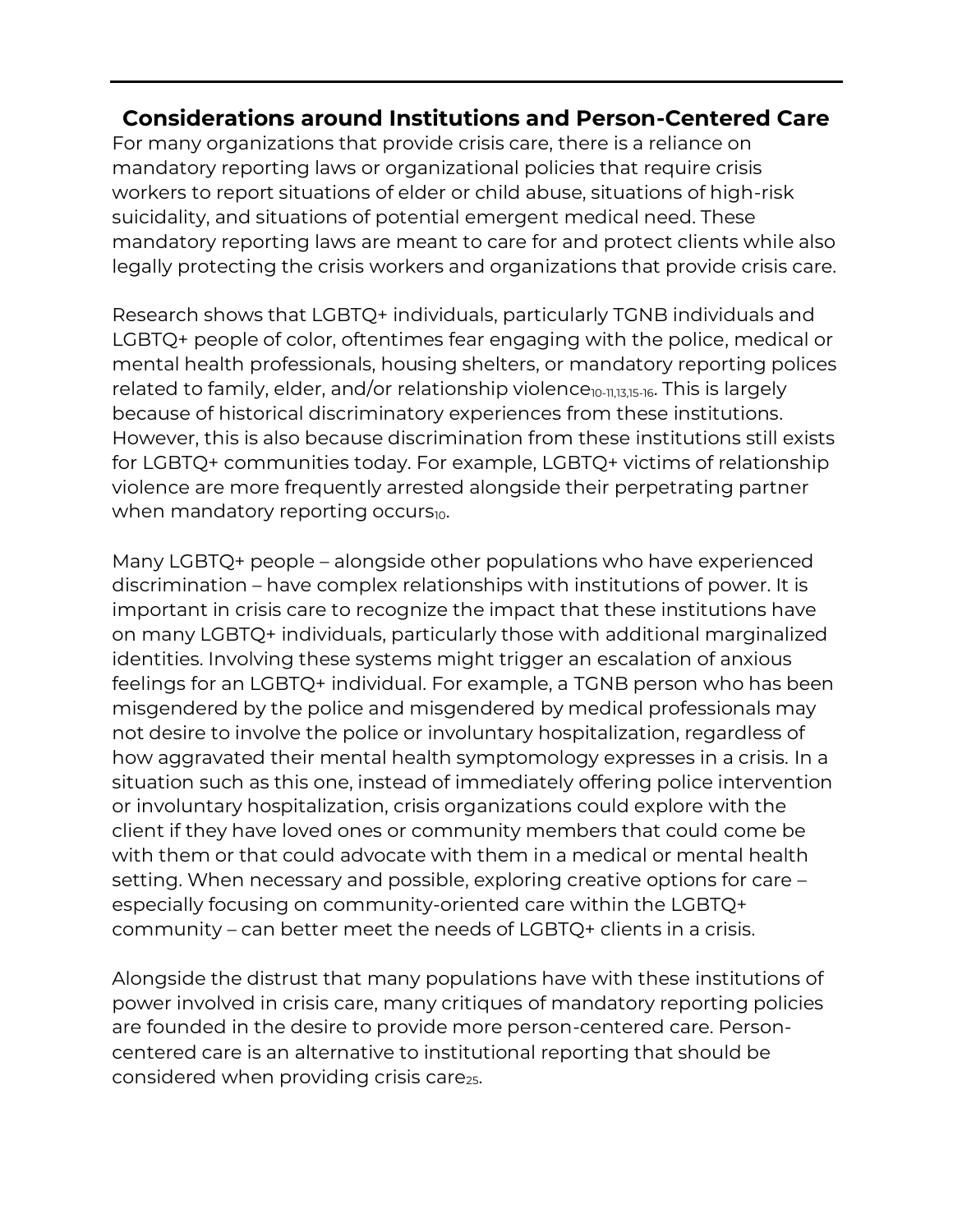Person-centered care involves listening to an individual about their needs for care and trusting that an individual knows what is best for themself. In a hotline crisis setting, this could look like honoring a caller when they say that calling the police would not assist them in managing their suicide crisis. It could also look like helping an LGBTQ+ individual find community alternatives to housing shelters or resources that do not feel welcoming. Some states and organizations have offered innovative alternatives to mandatory reporting: permissive reporting policies, mandatory training, and limited mandatory reporting<sub>25</sub>. When possible, crisis intervention organizations and hotlines should consider their relationships with mandatory reporting policies and interrogate how these relationships are serving their LGBTQ+ clients.

### **Summary**

LGBTQ+ individuals have disproportionate rates of crises when compared to non-LGBTQ+ individuals. However, LGBTQ+ individuals express a nervousness when reaching out to crisis services that are not LGBTQ+ specific. They fear being discriminated against, being misunderstood, or being forced to interact with institutions or organizations that might feel unsafe. Non-LGBTQ+ specific hotlines and their crisis responders can work to make their services more LGBTQ+ inclusive. Specifically, individual crisis responders can work to be more inclusive in their language with clients, and they can consider how different resources might feel more supportive than others to LGBTQ+ clients. Crisis response organizations can work to provide LGBTQ+ training to their responders, and they can advocate for creative crisis responses that prioritize person-centered, community-driven care for LGBTQ+ individuals.

*This project was supported by the Administration for Community Living (ACL), U.S. Department of Health and Human Services (HHS) as part of a financial assistance award totaling \$373,636.85 with 72% percentage funded by ACL/HHS and \$104,878.85 amount and 28% percentage funded by non-governmental source(s). The contents are those of the author(s) and do not necessarily represent the official views of, nor are an endorsement, by ACL/HHS, or the U.S. Government. All Right Reserved.*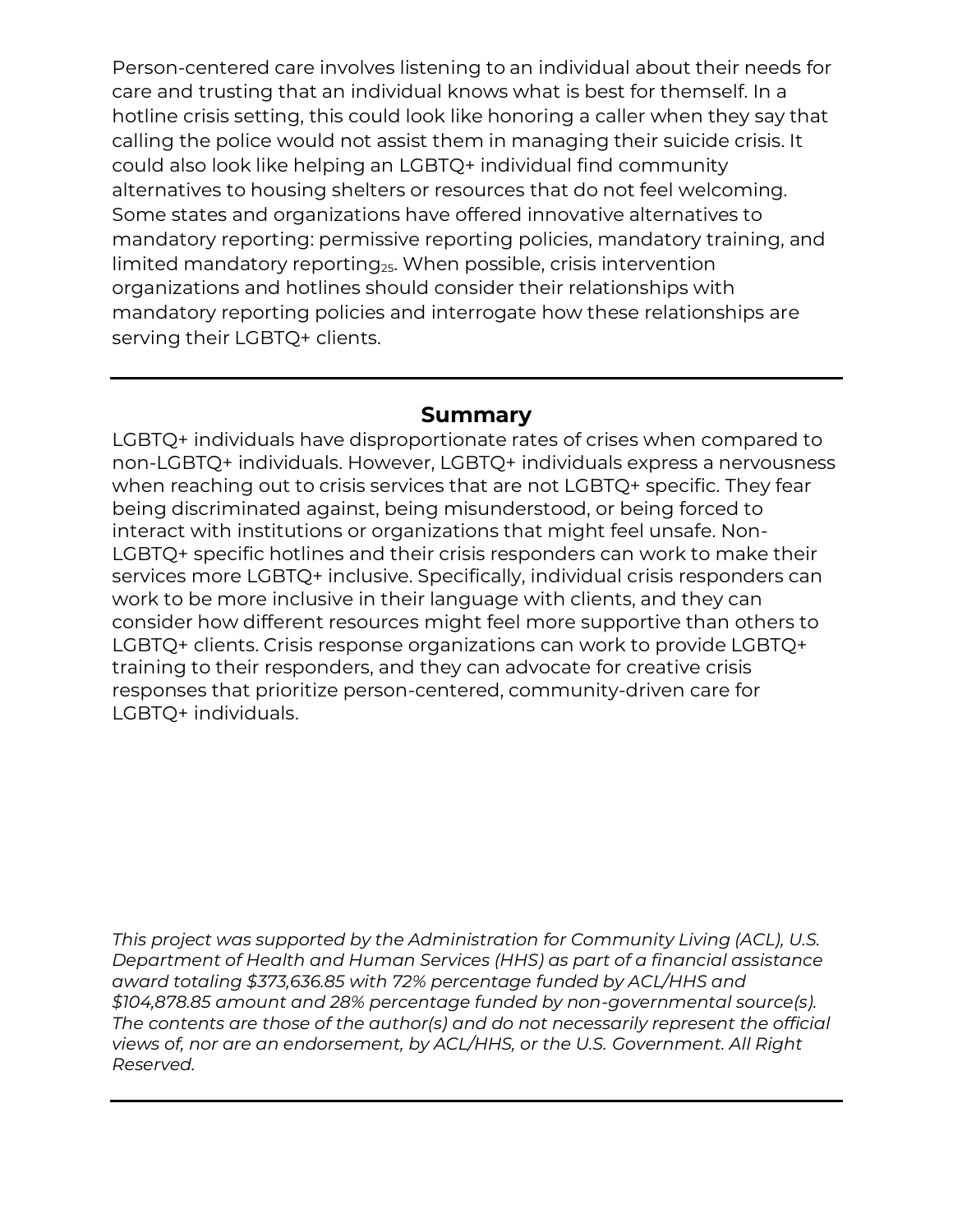References:

- 1. Dowd R. Suicide prevention month. A summary of data on LGBT suicide [internet]. UCLA School of Law: The Williams Institute; 2020 Aug 31 [cited 2022 May 25]. Available from<https://williamsinstitute.law.ucla.edu/press/suicide-prevention-media-alert/>
- 2. Rooney C, Whittington C, Durso LE. Protecting basic living standards for LGBTQ people [internet]. Center for American Progress; 2018 Aug 13 [cited 2022 May 25]. Available from [https://www.americanprogress.org/article/protecting-basic-living](https://www.americanprogress.org/article/protecting-basic-living-standards-lgbtq-people/)[standards-lgbtq-people/](https://www.americanprogress.org/article/protecting-basic-living-standards-lgbtq-people/)
- 3. Ferlatte O, et al. Sexual and gender minorities' readiness and interest in supporting peers experiencing suicide-related behaviors. J Crisis Interv Suicide Prev. 2020;41(4):273–9.
- 4. Lindhorst T. Foundation knowledge for work with rural gays And lesbians: Lesbian and gay men in the country; Practice implications for rural social work. J Gay Lesbian Soc Serv. 1997 Dec 1;6(1).
- 5. Rusow JA, et al. Homelessness, mental health and suicidality among LGBTQ youth accessing crisis services. Child Psychiatry Hum Dev. 2018 Aug;49(4):643–51.
- 6. Spittal MJ, et al. Frequent callers to crisis helplines: Who are they and why do they call? Aust NZ J Psychiatry. 2015 Jan 1;49(1):54–64.
- 7. The Trevor Project. Digital support for youth in crisis [internet]. 2019 Apr 24 [cited 2022 May 25]. Available fro[m https://www.thetrevorproject.org/research-briefs/digital](https://www.thetrevorproject.org/research-briefs/digital-support-for-youth-in-crisis/)[support-for-youth-in-crisis/](https://www.thetrevorproject.org/research-briefs/digital-support-for-youth-in-crisis/)
- 8. American Psychiatric Association. Mental health facts for lesbian, gay, bisexual, transgender, queer/questioning (LGBTQ) [internet]. n.d. [cited 2022 May 25]. Available from [https://www.psychiatry.org/psychiatrists/cultural](https://www.psychiatry.org/psychiatrists/cultural-competency/education/mental-health-facts)[competency/education/mental-health-facts](https://www.psychiatry.org/psychiatrists/cultural-competency/education/mental-health-facts)
- 9. Brown MJ, Groscup J. Perceptions of same-sex domestic violence among crisis center staff. J Fam Violence. 2009 Feb;24(2):87–93.
- 10. Carrie L, et al. The impact of mandatory reporting laws on survivors of intimate partner violence: Intersectionality, help-seeking and the need for change. J Fam Violence. 2020 Apr;35(3):255–67
- 11. Carson LC. Transgender women's perceptions and experience of sexual violence and views of rape crisis center resources [dissertation]. School of Graduate Studies and Research: Indiana University of Pennsylvania; 2017 May [cited 2022 May 25].
- 12. McGuirk C, Muir R. Homophobic violence calls to helpline rising yearly. Mail on Sunday [internet]. 2022 Apr 17 [cited 2022 May 25].
- 13. Rose SM. Community Interventions concerning homophobic violence and partner violence against lesbians. J Lesbian Stud. 2003;7(4):125–39.
- 14. Agarwal A, et al. Implementation of a confidential helpline for men having sex with men in India. JMIR MHealth UHealth. 2015 Feb 1;3(1):e17.
- 15. Lim G, et al. The experiences of lesbian, gay and bisexual people accessing mental health crisis support helplines in Australia. Psychol Sex. 2021 Mar 17;1–18.
- 16. Lim G, et al. Trans and gender-diverse peoples' experiences of crisis helpline services. Health Soc Care Community. 2021;29(3):672–84.
- 17. Mereish EH, et al. Characteristics and perceptions of sexual and gender minority youth who utilized a national sexual and gender minority-focused crisis service. J Crisis Interv Suicide Prev. 2022;43(2):127–34.
- 18. Bielski Z. For transgender youth, a needed lifelineL A teen's suicide in Ohio illustrates why an empathetic ear is crucial for those who come out and then are shunned by family [internet]. Toronto, Canada: Globe & Mail; 2015 Jan 3 [cited 2022 May 25]. Available from

[www.link.gale.com/apps/doc/A395848701/AONE?u=sain44199&sid=bookmark-](http://www.link.gale.com/apps/doc/A395848701/AONE?u=sain44199&sid=bookmark-AONE&xid=3620eaad)[AONE&xid=3620eaad](http://www.link.gale.com/apps/doc/A395848701/AONE?u=sain44199&sid=bookmark-AONE&xid=3620eaad)

19. Drescher J. Out of DSM: Depathologizing homosexuality. Behav Sci (Basel). 2015 Dec 4;5(4):565-75.